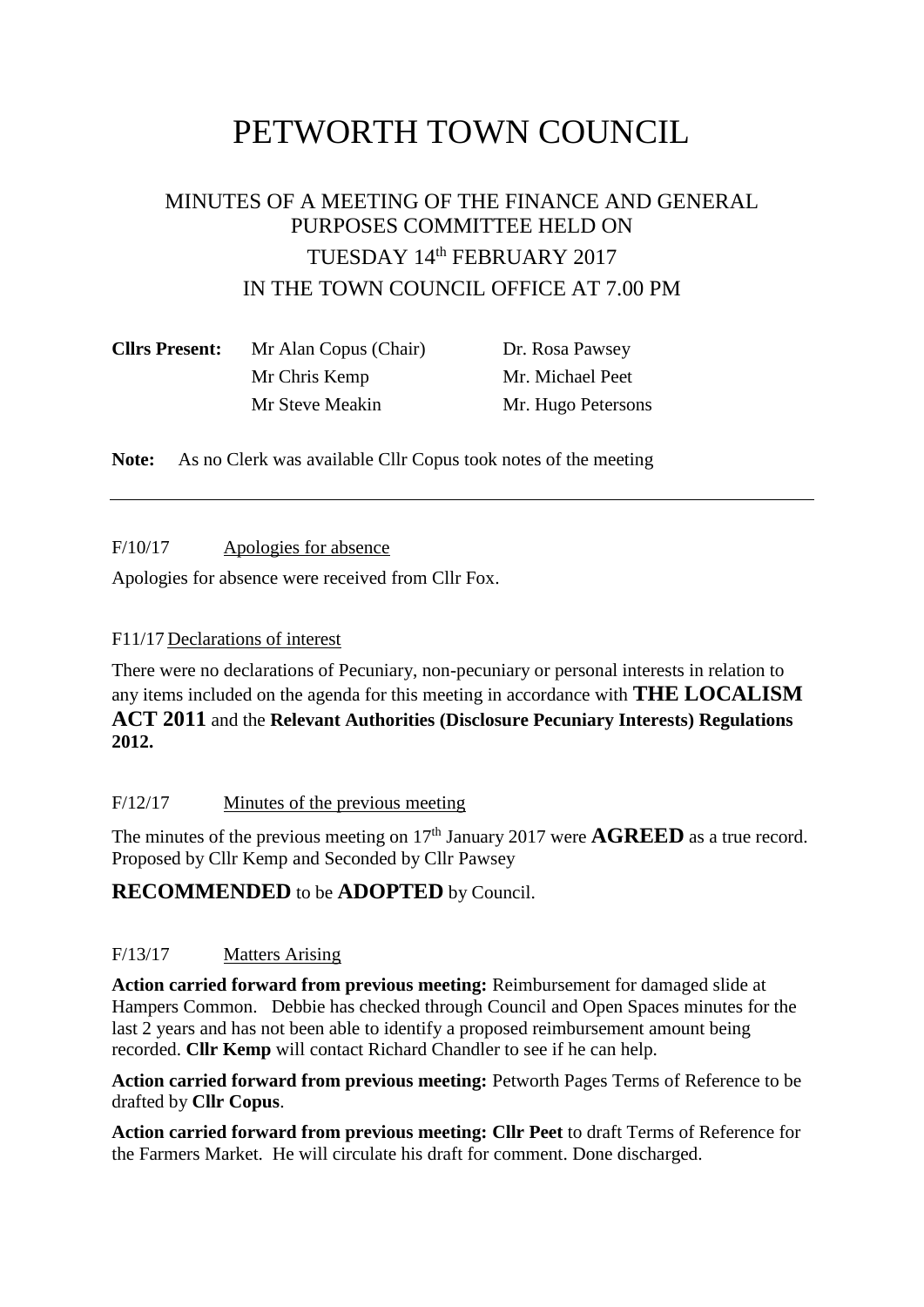Note that Cllr Peet arrived at 19.09 hours

**Action carried forward from previous meeting: Cllr Copus** advised that he has submitted a claim to our insurers to recover some of Debbie's costs. **Cllrs Copus and Petersons** confirmed that the Council is unable to claim for Statutory Sick Pay

**Action carried forward from previous meeting: Cllrs Pawsey & Copus** would establish what, if any, SDNPA grants were still awaited. It is confirmed that none were in the pipeline.

#### F/14/17 Hampers Common Letting Agreement

The draft documents were discussed and the following changes were identified: to include Insurance cover and to set charges at £50 per day but £30 for charities. With those amendments it was **AGREED** to be **RECOMMENDED** to Council for adoption. Proposed by Cllr Kemp, seconded by Cllr Petersons

#### F/15/17 Allotment Letting and Tenancy Agreements

The draft documents were discussed and the following changes were identified to the Agreement: Delete 4g, reword 4l to ensure reasonable care is taken and amend 12a to 30 days. With those amendments it was **AGREED** to be **RECOMMENDED** to Council for adoption. Proposed by Cllr Copus, seconded by Cllr Pawsey. Cllr Copus to ask Debbie to make the document changes for Thursday's Council meeting.

#### F/16/17 Office Fixed Wire Testing

Following consideration of the 3 quotations it was **AGREED** to be **RECOMMENDED** to Council that Robert Young undertake this work. Proposed by Cllr Copus and seconded by Cllr Peet

#### F/17/17 Accounts – January 2017

| <b>INCOME</b>          | 2016/17       | <b>Actual cash</b> |
|------------------------|---------------|--------------------|
|                        | <b>Budget</b> | to date            |
| Precept                | 104,800       | 106,200            |
| <b>Support Grant</b>   | 3,484         | 3,484              |
| Hampers Common Hire    | 200           | 490                |
| Interest               | 20            | 12                 |
| <b>Allotment Rents</b> | 2,500         | 2,302              |
| <b>Xmas Event</b>      | 2,500         | 2,282              |
| <b>Farmers Market</b>  |               | 6,264              |
| Q90 birthday grant     |               | 250                |
| New Homes Bonus        |               | 1266               |
| <b>Watershed Grant</b> |               | 1960               |
| Totals                 | 113504        | 124510             |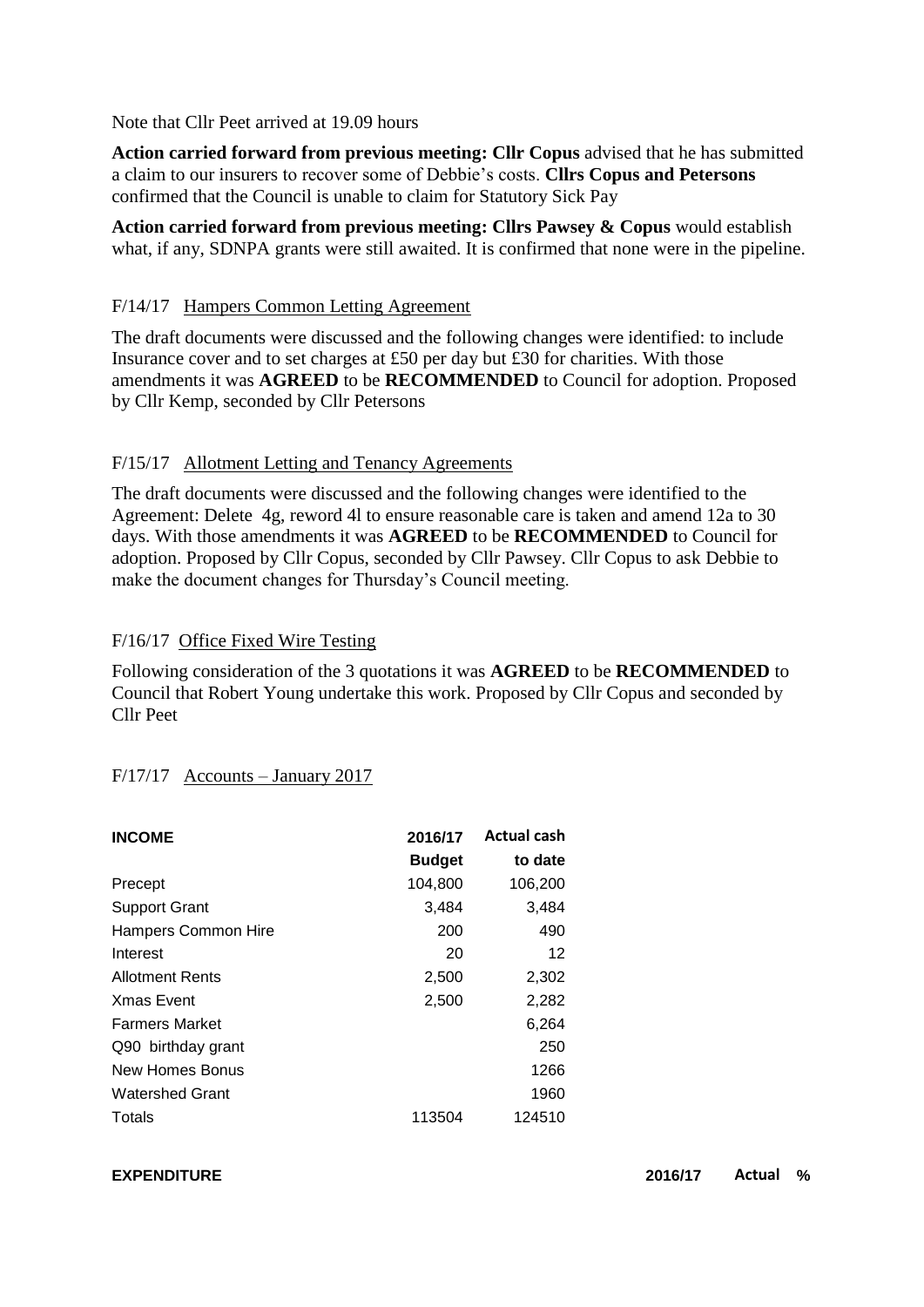|                |                                          |               | cash    | cash    |
|----------------|------------------------------------------|---------------|---------|---------|
|                |                                          | <b>Budget</b> | to date | to date |
| <b>Outside</b> | Rosemary Gdns/Hampers Com Contract       | 6,000         | 8,433   | 141%    |
|                | Rosemary Gardens Maintenance             | 500           | 1,441   | 288%    |
|                | Hampers Common Maintenance               | 500           | 1,098   | 220%    |
|                | Safety checks                            |               | 1,237   |         |
|                | Hampers Common Lease                     | 800           | 323     | 40%     |
|                | Waste & Dog Bins                         | 600           | 1,192   | 199%    |
|                | Hanging Baskets - Maintenance            | 1,200         | 593     | 49%     |
|                | Hanging Baskets - Watering               | 2,000         | 1,707   | 85%     |
|                | Planters                                 | 200           | 117     | 59%     |
|                | <b>CCTV</b>                              | 5,000         | 1,250   | 25%     |
|                | <b>Street Lighting</b>                   | 1,800         | 1,736   | 96%     |
|                | Church clock                             | 250           | 122     | 49%     |
|                | <b>General Maintenance</b>               | 2,000         | 2,545   | 127%    |
|                |                                          | 20,850        | 21,794  | 105%    |
|                | <b>Allotments Lease</b>                  | 500           | 1,500   | 300%    |
|                | <b>Allotments Water</b>                  | 500           | 573     | 115%    |
|                | <b>Allotments Maintenance</b>            | 1,500         | 55      | 4%      |
|                |                                          | 2,500         | 2,128   | 85%     |
|                | Xmas Event - General                     | 1,300         | 2,024   | 156%    |
|                | Xmax Event - Lighting                    | 1,000         | 805     | 81%     |
|                |                                          | 2,300         | 2,829   | 123%    |
|                | <b>Farmers Market</b>                    |               | 2,925   |         |
| <b>Admin</b>   | Office Rent & Service Charges            | 6,700         | 7,199   | 107%    |
|                | Clerk's Salary                           | 31,000        | 26,299  | 85%     |
|                | Clerk's pension from 1/2/2017<br>@ 3%    | 126           | 0       | 0%      |
|                | Office temp                              |               | 3,955   |         |
|                | <b>HR Consultancy</b>                    |               | 1,610   |         |
|                | Insurance                                | 1,500         | 1,213   | 81%     |
|                | <b>SALC/SLCC Subscriptions/Contracts</b> | 900           | 831     | 92%     |
|                | <b>Audit Fee</b>                         | 1,000         | 1,385   | 139%    |
|                | Annual meetings                          | 100           | 128     | 128%    |
|                | Office Expenditure                       | 900           | 1,010   | 112%    |
|                | Expenses/Postage                         | 300           | 72      | 24%     |
|                | Repayment of £80k loan for playgrounds   | 8,960         | 8,893   | 99%     |
|                | <b>Local Election</b>                    | 2,000         | 0       | 0%      |
|                | Training                                 | 1,500         | 462     | 31%     |
|                | Web Site                                 | 200           | 72      | 36%     |
|                | Comms/IT                                 | 700           | 738     | 105%    |
|                | Office Water                             | 110           | 109     | 99%     |
|                |                                          |               |         |         |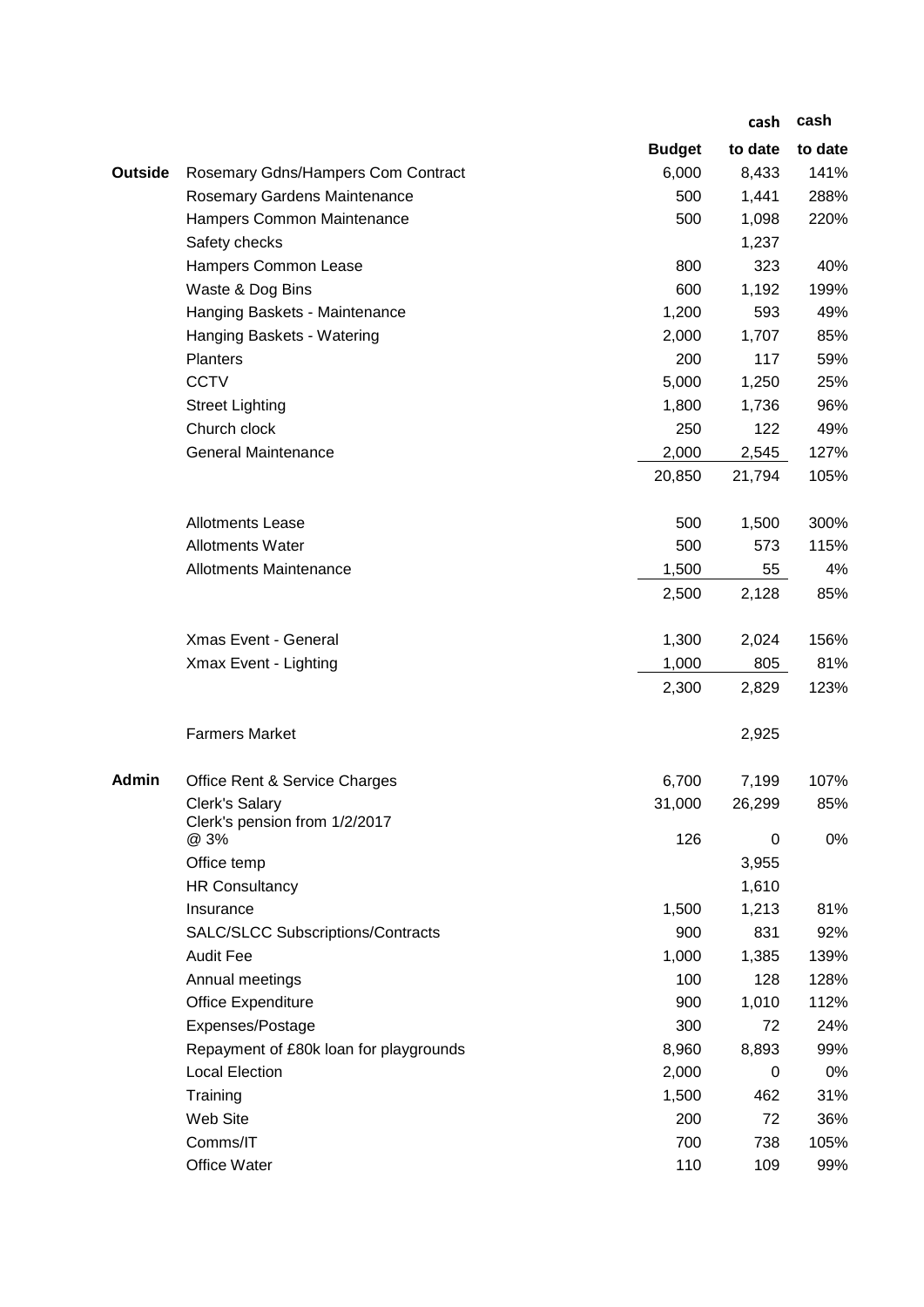|                                             | 55,996  | 53,976 | 96%  |
|---------------------------------------------|---------|--------|------|
| <b>Misc</b><br><b>Grants Awarded</b>        | 3,000   | 2,625  | 88%  |
| Repayment of £10k loan for skatepark        | 1,221   | 0      | 0%   |
| Skatepark<br>Traffic consultant recommended | 0       | 350    |      |
| works                                       | 10,000  | 1,423  | 14%  |
| War Memorial                                | 0       | 4,900  |      |
| Street light refurbishment                  | 10,000  | 0      | 0%   |
| <b>Bus shelter</b>                          | 3,000   | 0      | 0%   |
| Jubilee walk                                | 500     | 403    | 81%  |
| Sign posts<br>Queen's 90th birthday         | 1,000   | 0      | 0%   |
| celebrations                                | 100     | 250    | 250% |
| Chairman's allowance                        | 500     | 85     | 17%  |
| Petworth Pages net contribution             | 500     | 855    | 171% |
| Unallocated budget/contingency              | 2,000   | 1,480  | 74%  |
|                                             | 31,821  | 12,372 | 39%  |
|                                             | 113,467 | 96,023 | 85%  |

It was **NOTED** that overall we are on track with the budget after specifically allowing for War Memorial costs which were accrued for in 2015/16 year and the unbudgeted Farmers Market costs which are more than offset by its unbudgeted income

In order to complete the War Memorial grant application, C**llr Kemp** will obtain and submit photos of the repaired areas

F/18/17 Bank Reconciliation

#### **BALANCE SHEET**

| Reserve at 1 April 2016 - |            |           | Nat West    |            |
|---------------------------|------------|-----------|-------------|------------|
| general                   |            | 24,478    | balances at | 31/01/2017 |
| Reserve at 1 April 2016 - |            |           | Current     |            |
| for allotments            |            | 99        | Account     | 14,861.09  |
| Reserve at 1 April 2016 - |            |           | Deposit     |            |
| for NP                    |            | 12,829    | Account     | 14,965.95  |
| Reserve at 1 April 2016 - |            |           |             |            |
| for playparks             |            | $-1,551$  |             |            |
| Less: Playpark spend      |            | $-4,372$  |             |            |
| Less: Recoverable VAT     |            |           |             |            |
| 2015/16                   |            | 669       |             |            |
| Less: Recoverable VAT     |            |           |             |            |
| 2016/17                   |            | $-9,933$  |             |            |
| Plus: income              |            | 124,510   |             |            |
| Less: expenditure         |            | $-96,023$ |             |            |
| Less: N Plan expenditure  |            | $-24,880$ |             |            |
| Plus: N Plan grant        |            | 4,000     |             |            |
| Balance at                | 31/01/2017 | 29,827.04 |             | 29,827.04  |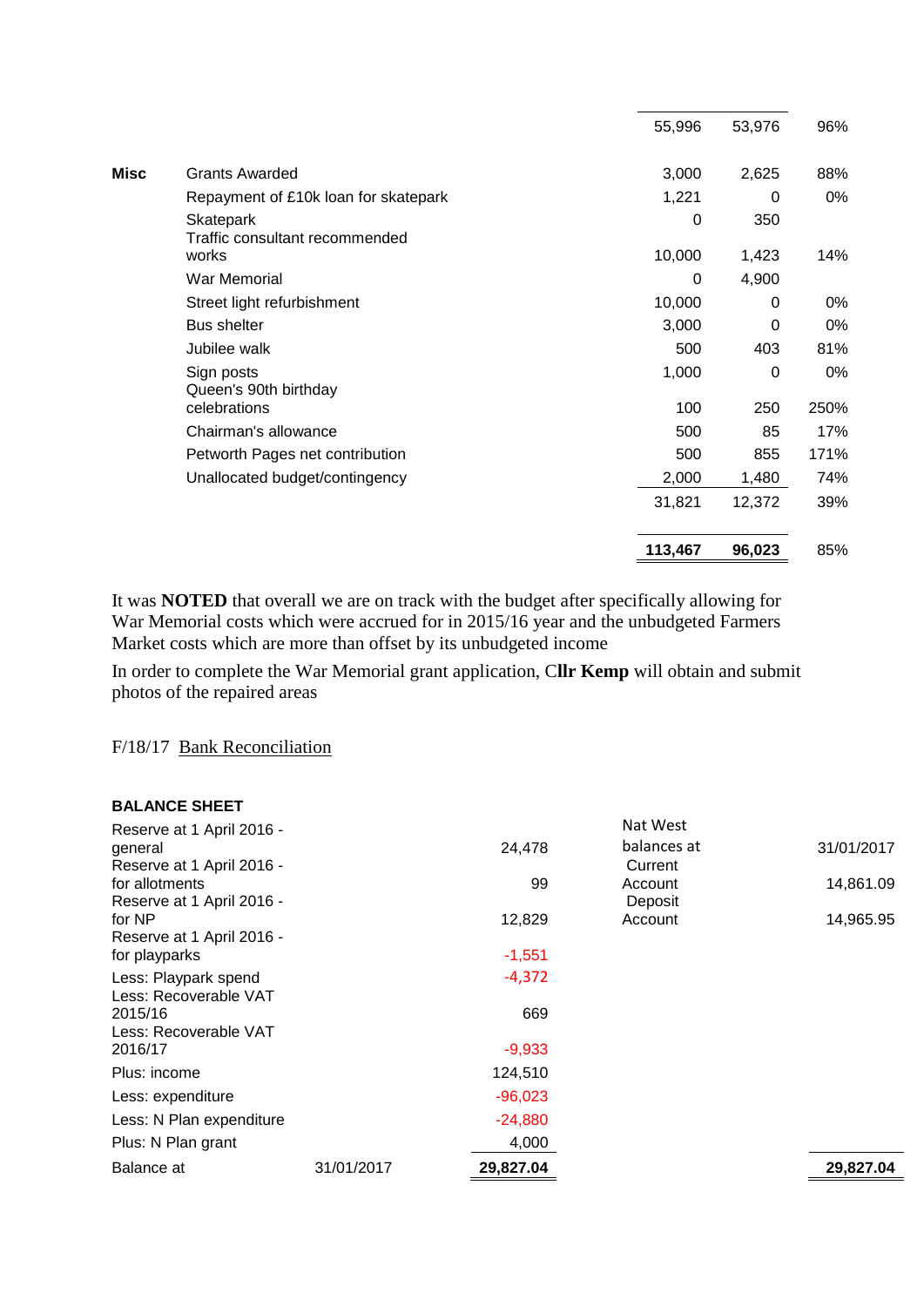Cllr Meakin signed the bank statements to confirm that the actual bank balances are as above

It was proposed that **Cllr Copus** submit a VAT reclaim before the financial year end to assist with our cashflow

| <b>HMRC</b>              | 836.76   |        | 836.76   | Clerk's Salary                  | Jan month                          |
|--------------------------|----------|--------|----------|---------------------------------|------------------------------------|
| Viking                   | 55.38    | 4.83   | 50.55    | Office Expenditure              | stamps, markers etc                |
| Viking                   | 73.57    | 12.26  | 61.31    | Office Expenditure              | key cabinet etc                    |
| <b>IOW Computer Geek</b> | 64.99    | 9.99   | 55.00    | Web Site                        | hosting & name 1 yr                |
| <b>Bexley Printers</b>   | 271.00   |        | 271.00   | <b>Farmers Market</b>           | 2000 flyers                        |
| Reed                     | 105.08   | 17.51  | 87.57    | Office temp                     | w/e 30/12/16                       |
| Reed                     | 496.24   | 82.71  | 413.53   | Office temp                     | w/e 6/1/17                         |
| Reed                     | 461.21   | 76.87  | 384.34   | Office temp                     | w/e 13/1/17                        |
| Reed                     | 572.12   | 95.35  | 476.77   | Office temp                     | w/e 20/1/17                        |
| Reed                     | 554.62   | 92.44  | 462.18   | Office temp                     | w/e 27/1/17                        |
| Reed                     | 607.15   | 101.19 | 505.96   | Office temp                     | w/e 3/2/17                         |
| <b>RMK</b>               | 83.10    | 13.85  | 69.25    | Office Expenditure              | PAT testing                        |
| Leconfield Hall          | 127.00   |        | 127.00   | Annual meetings                 | $27/4/16$ meeting                  |
| Leconfield Hall          | 143.00   |        | 143.00   | <b>Farmers Market</b>           | Lower Hall 28/01/20                |
| Julie Aguilar            | 285.00   |        | 285.00   | Petworth Pages net contribution | Spring 2017 issue                  |
| Julie Aguilar            | 27.30    |        | 27.30    | N Plan                          | travel to London me                |
| Austens                  | 36.75    |        | 36.75    | Office Expenditure              | rubbish sacks                      |
| Chris Kemp               | 15.80    |        | 15.80    | Office Expenditure              | keys for safe                      |
| Chris Kemp               | 39.30    |        | 39.30    | N Plan                          | London visit                       |
| Fiona Kemp               | 75.13    |        | 75.13    | Xmas Event - General            | Thank you event                    |
|                          |          |        |          | Rosemary Gdns/Hampers Com       |                                    |
| <b>HJS Land Services</b> | 420.00   |        | 420.00   | Contract                        | RG 4 visit + clearance             |
| Link Hire                | 174.00   | 29.00  | 145.00   | <b>Farmers Market</b>           | January                            |
|                          | 18.00    | 3.00   | 15.00    | Xmas Event - General            | Collection                         |
| <b>Nexus</b>             | 1,800.00 | 300.00 | 1,500.00 | N Plan                          | Draft Plan, review W<br>assessment |
| Julie Aguilar            | 537.34   |        | 537.34   | N Plan                          | Feb net of 0.8% pens               |

#### F/19/17 Invoices for approval

**AGREED** to be **RECOMMENDED** to Council for payment, proposed by Cllr Copus and seconded by Cllr Meakin.

#### F/20/17 Receipts

**NOTED** that there are the following receipts so far in February: